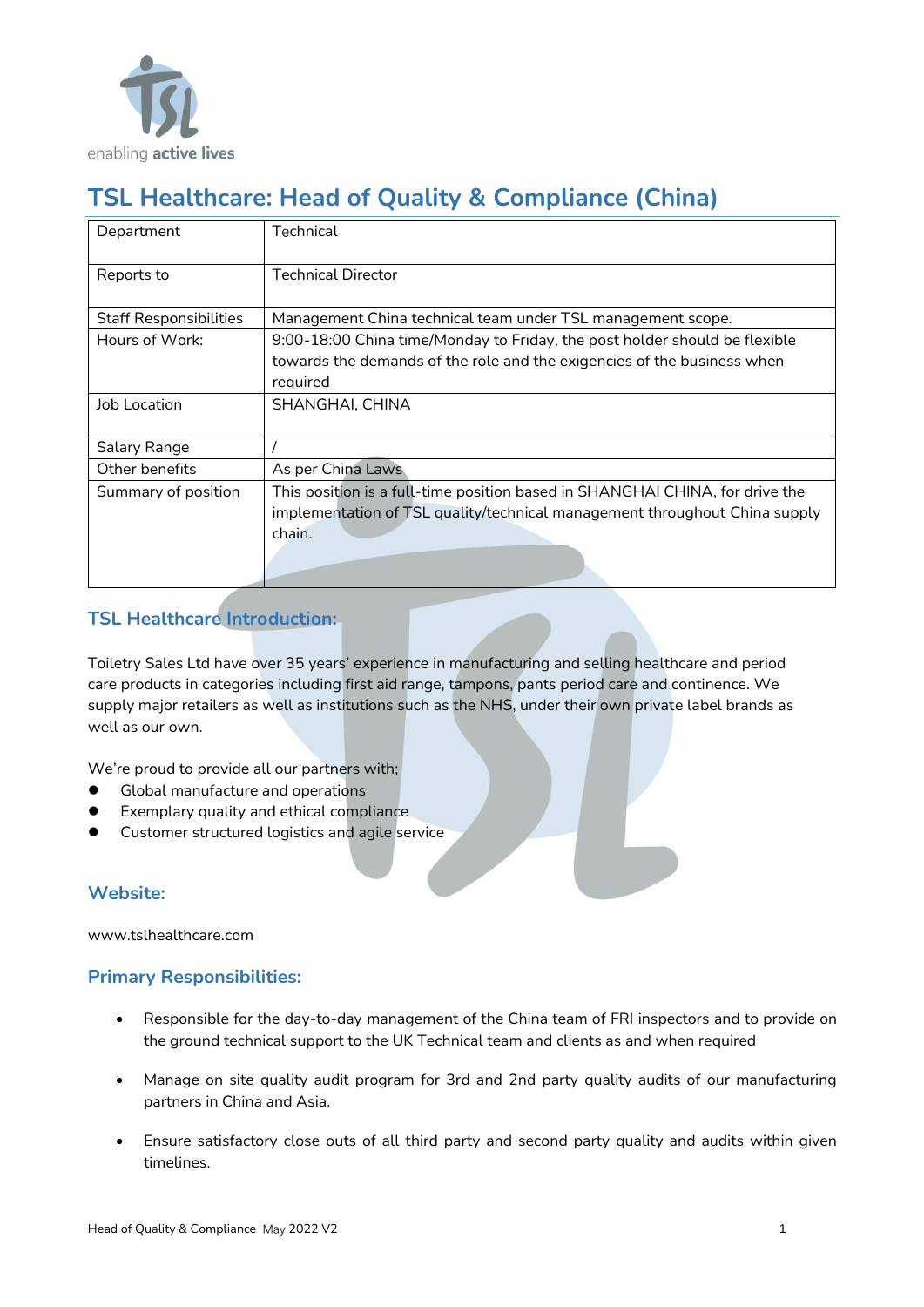

enabling active lives

- Oversea and promote the specification process with manufacturing partners ad ensure on time delivery back to the UK.
- Manage the interaction with Absorbent and medical manufacturing sites on a day-to-day +basis and provide support to the Technologists
- Ensure the company's FRI program is adhered to the and the relevant documentation is supplied to the UK administrator.
- Escalate any quality audits issues that cannot be resolved in situ to the UK Technical Director.
- Ensure all TSL quality initiatives are implemented and adhered to e.g. FSC or PEFC etc
- Manage and mentor the China Quality team and provide first line support.
- Build strong relationships with key quality personnel at all manufacturing partners sites.
- Ensure complaints are followed up and closed out where necessary.
- Troubleshoot any quality issues that may occur at any time.
- The position requires that at least one of the following certification is held
	- o IRCA CERTIFIED ISO13485:2016 LEAD AUDITOR
	- o CERTIFIED BRC CONSUMER PRODUCT AUDITOR
	- o CERTIFIED MDR INTERNAL ASSESSOR
	- o CERTIFIED China Import and Export commodity inspection and quarantine INSPECTOR
- Support the CSR Manager with manufacturing sites interaction where needed

### **Personal Specification:**

- Ideally 5+ years professional and extensive experience in quality management/ capacity building / QMS /Risk Management in medical and feminine hygiene industry
- Demonstrated understanding and experience in ISO13485 / HACCP/ GMP/ BRC/ EU and UK Medical regulations
- Experience in Biocompatibility /Sterilization (ISO11135 and ISO11137)/ meddev.etc
- Extensive experiences on compliance requirement UK retail market, China medical industry
- Self-discipline, self-starter, ability to work in cross-functional & global team environment or under pressure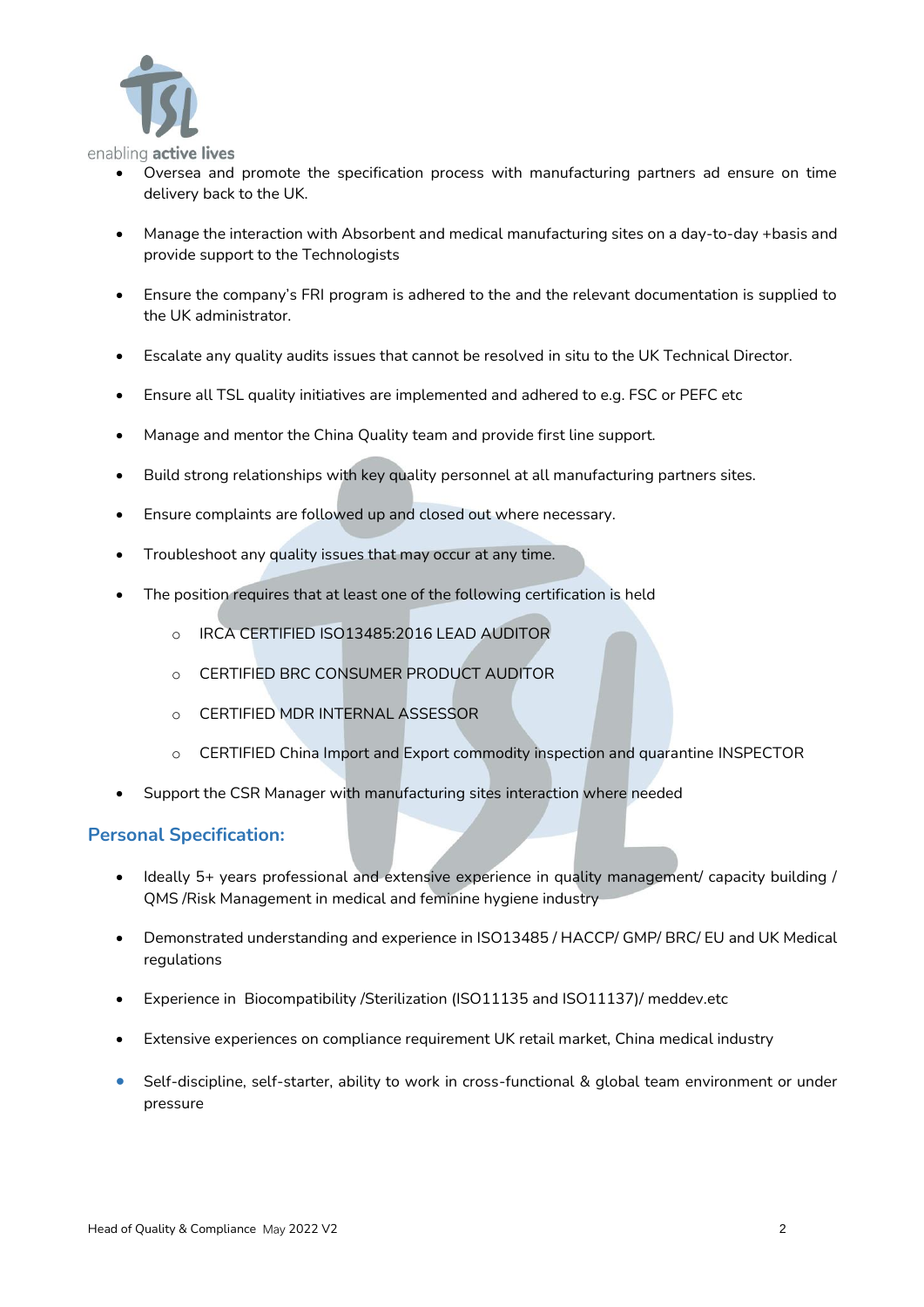

| <b>Essential</b>                                          | <b>Desirable</b>                   |
|-----------------------------------------------------------|------------------------------------|
| Degree in Engineering, in a Science or manufacturing area |                                    |
| Experience in people Management                           |                                    |
| Certified auditor in ISO 13485, ISO 9001, or BRC          |                                    |
| 5+ years Experience of quality in medical device/health   | Quality project leader experiences |
| care industry.                                            |                                    |
| Drive for result, convincing, team-worker & Can-Do        | Excellent in teamwork              |
| attitude                                                  |                                    |
| Excellent written and spoken English essential            | CET6 or above                      |
|                                                           |                                    |

#### **Note:**

This job description is not exhaustive and will be subject to periodic review. It may be amended to meet the changing needs of the business.

The post-holder will be expected to participate in this process, and we would aim to reach agreement on any changes.

### **Apply**

If you are interested in the position, please send you resume/CV to **[FaithFei@tslhealthcare.com](mailto:FaithFei@tslhealthcare.com)** and **[ChristopheBrodin@tslhealthcare.com](mailto:ChristopheBrodin@tslhealthcare.com)** 

The closing date for applications is **19th June, 2022**. We encourage early applications. We will be reviewing applications as they come in therefore you may be contacted before the closing date if we wish to take forward your application.

Telephone enquiries and personal visits will NOT be accepted.